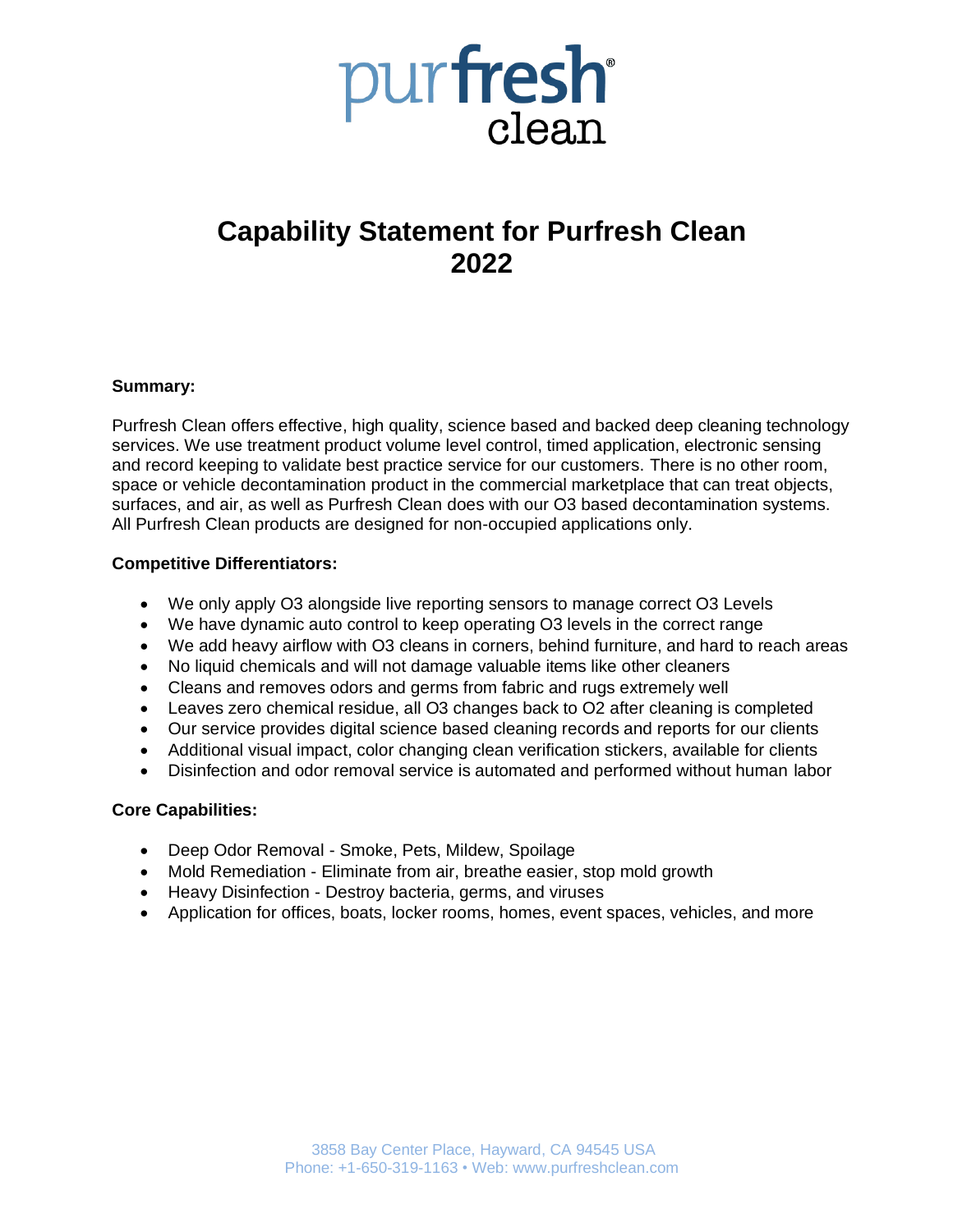

**Approvals and Certifications:**

| pur <b>fresh</b>                                                                                                                                                                                                              | Adheres to EPA/OSHA/CARB<br><b>Regulations</b>                                                                                                                                                                                                                                                                                                                                                                                                                                                                                                                                |
|-------------------------------------------------------------------------------------------------------------------------------------------------------------------------------------------------------------------------------|-------------------------------------------------------------------------------------------------------------------------------------------------------------------------------------------------------------------------------------------------------------------------------------------------------------------------------------------------------------------------------------------------------------------------------------------------------------------------------------------------------------------------------------------------------------------------------|
| <b>REGULATORY</b><br><b>OVERSIGHT</b>                                                                                                                                                                                         | <b>SAFETY AND OSHA</b><br><b>COMPLIANCE</b><br>OSHA                                                                                                                                                                                                                                                                                                                                                                                                                                                                                                                           |
| <b>DA AND USDA APPROVED</b><br>as an anti-microbial food additive and<br>contact surface disinfectant<br><b>FDA APPROVED</b><br>the use of ozone for air purification<br><b>EPA APPROVED</b><br>as an anti-microbial oxidizer | For 100 years ozone has been used in industrial and<br>manufacturing applications worldwide<br>Identifiable gas that has a distinctive clean odor<br>If ozone does not revert back to oxygen, it is destroyed<br>with high consumption destruct equipment<br>No harmful byproducts, no residue<br>Controlled, monitored, and recorded for safe levels<br>Ozone safety levels:<br>Up to 0.07ppm* for 8 hours-CARB<br>Up to 0.1 ppm <sup>*</sup> for 8 hours-OSHA<br>Up to 0.3 ppm <sup>*</sup> for 15 minutes-OSHA<br>Rooms are accessible to crew or workers after treatments |

**Major Clients**



3858 Bay Center Place, Hayward, CA 94545 USA Phone: +1-650-319-1163 • Web: www.purfreshclean.com